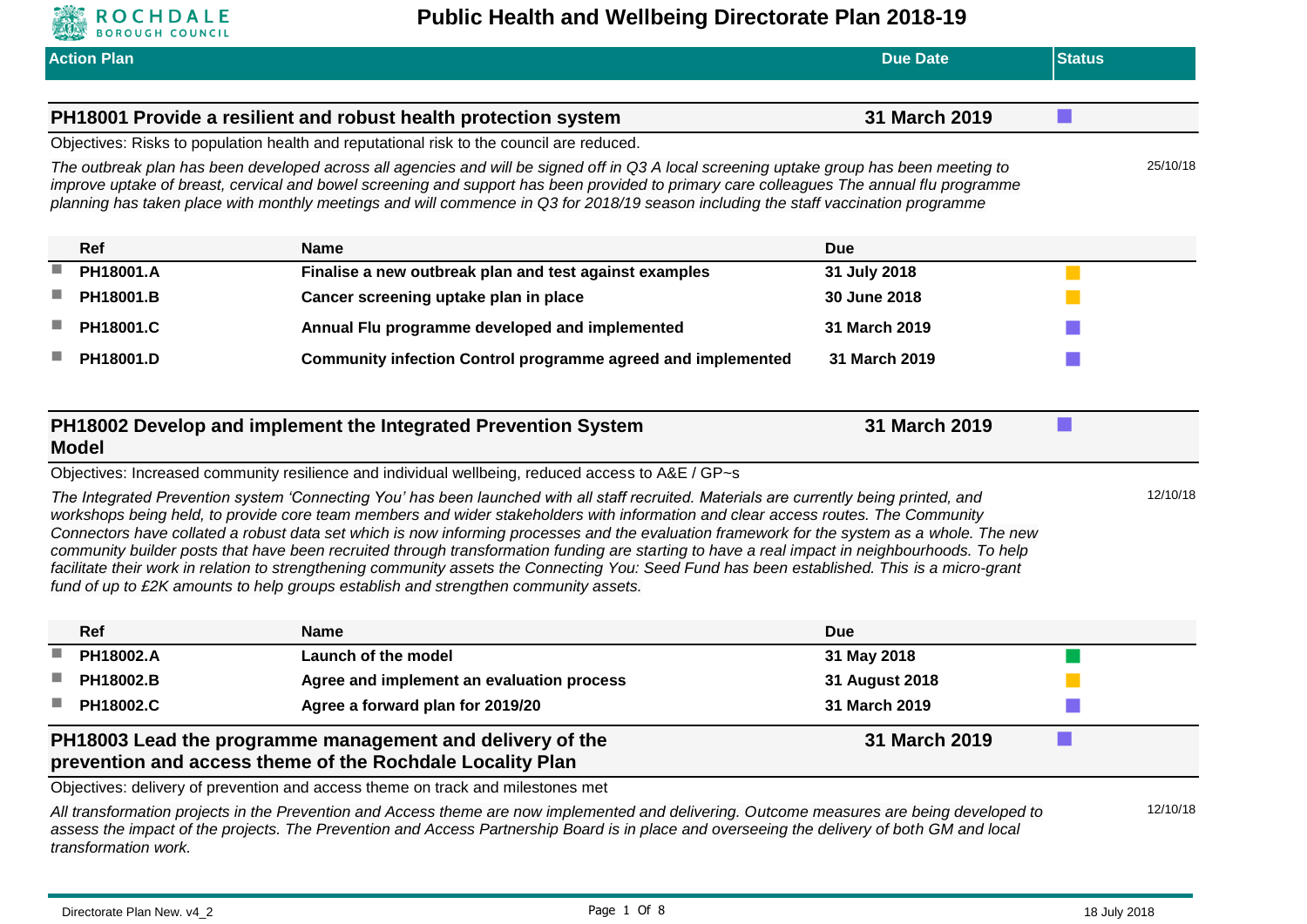

### **Public Health and Wellbeing Directorate Plan 2018-19**

|                                                                                                                                                                                                                                                                                                                                                                                                                                                                                                                                  | <b>Action Plan</b>                             |                                                                                                                                                                                                                                                                                                                                                                                    | <b>Due Date</b>  | <b>Status</b> |          |
|----------------------------------------------------------------------------------------------------------------------------------------------------------------------------------------------------------------------------------------------------------------------------------------------------------------------------------------------------------------------------------------------------------------------------------------------------------------------------------------------------------------------------------|------------------------------------------------|------------------------------------------------------------------------------------------------------------------------------------------------------------------------------------------------------------------------------------------------------------------------------------------------------------------------------------------------------------------------------------|------------------|---------------|----------|
|                                                                                                                                                                                                                                                                                                                                                                                                                                                                                                                                  | <b>Ref</b>                                     | <b>Name</b>                                                                                                                                                                                                                                                                                                                                                                        | Due              |               |          |
|                                                                                                                                                                                                                                                                                                                                                                                                                                                                                                                                  | PH18003.A                                      | Prevention and access partnership board in place for 18/19                                                                                                                                                                                                                                                                                                                         | 30 April 2018    |               |          |
|                                                                                                                                                                                                                                                                                                                                                                                                                                                                                                                                  | PH18003.B                                      | Prevention and access projects implemented and reported quarterly                                                                                                                                                                                                                                                                                                                  | 31 March 2019    |               |          |
|                                                                                                                                                                                                                                                                                                                                                                                                                                                                                                                                  | PH18003.C                                      | <b>CBA benefits realised</b>                                                                                                                                                                                                                                                                                                                                                       | 31 March 2019    |               |          |
|                                                                                                                                                                                                                                                                                                                                                                                                                                                                                                                                  | <b>Voluntary Sector</b>                        | PH18004 Support and enable the development of a strong and resilient                                                                                                                                                                                                                                                                                                               | 31 December 2018 |               |          |
|                                                                                                                                                                                                                                                                                                                                                                                                                                                                                                                                  |                                                | Objectives: increase social value, social capital, reduce isolation and loneliness and increase access to employment                                                                                                                                                                                                                                                               |                  |               |          |
| Develop a Borough wide Volunteering Strategy and action plan to increase the resilience of the voluntary sector – the development of this<br>strategy is being progressed with the new Voluntary Sector Development Manager. A Voluntary Sector Workshop looking at volunteers and<br>opportunities across the sector took place mid-September and this will inform the approach. Timescales may be reviewed pending the<br>commencement of the new Voluntary Sector Infrastructure Support Organisation due to start in Jan'19. |                                                |                                                                                                                                                                                                                                                                                                                                                                                    |                  |               | 12/10/18 |
|                                                                                                                                                                                                                                                                                                                                                                                                                                                                                                                                  |                                                | The revised service specification has been developed. Public consultation has been carried out to inform this, along with researching best<br>practice elsewhere and engagement with our Active Citizens and Leading GM cohort. The tender went live mid-September and will be open for<br>30 days. We hope to award the new contract in mid-November to the successful applicant. |                  |               |          |
|                                                                                                                                                                                                                                                                                                                                                                                                                                                                                                                                  | <b>Ref</b>                                     | <b>Name</b>                                                                                                                                                                                                                                                                                                                                                                        | <b>Due</b>       |               |          |
|                                                                                                                                                                                                                                                                                                                                                                                                                                                                                                                                  | PH18004.A                                      | Develop a Borough wide Volunteering Strategy and action plan to<br>increase the resilience of the voluntary sector                                                                                                                                                                                                                                                                 | 31 December 2018 |               |          |
|                                                                                                                                                                                                                                                                                                                                                                                                                                                                                                                                  | PH18004.B                                      | Commission a voluntary sector infrastructure service                                                                                                                                                                                                                                                                                                                               | 31 October 2018  |               |          |
|                                                                                                                                                                                                                                                                                                                                                                                                                                                                                                                                  | Function on behalf of the council, CCG and LCO | PH18005 Lead the development of the Integrated Strategic Intelligence                                                                                                                                                                                                                                                                                                              | 31 December 2018 |               |          |

*The business intelligence leads have continued to meet across agencies and work undertaken has included the Joint Strategic Needs Assessment, adult neighbourhood profiles, analysis and briefings on a range of health data sets and work on developing outcomes and indicators for health and social care transformation. The ACE needs assessment has been procured and will commence in Q3.*

|   | <b>Ref</b>       | <b>Name</b>                    | <b>Due</b>       |
|---|------------------|--------------------------------|------------------|
| ٠ | <b>PH18005.A</b> | Leadership briefing paper      | 30 June 2018     |
| ٠ | <b>PH18005.B</b> | <b>ICB/LCO Paper</b>           | 30 Sept 2018     |
| ٠ | <b>PH18005.C</b> | <b>JSNA website launched</b>   | 31 July 2018     |
| ٠ | <b>PH18005.D</b> | ACE needs assessment completed | 31 December 2018 |

25/10/18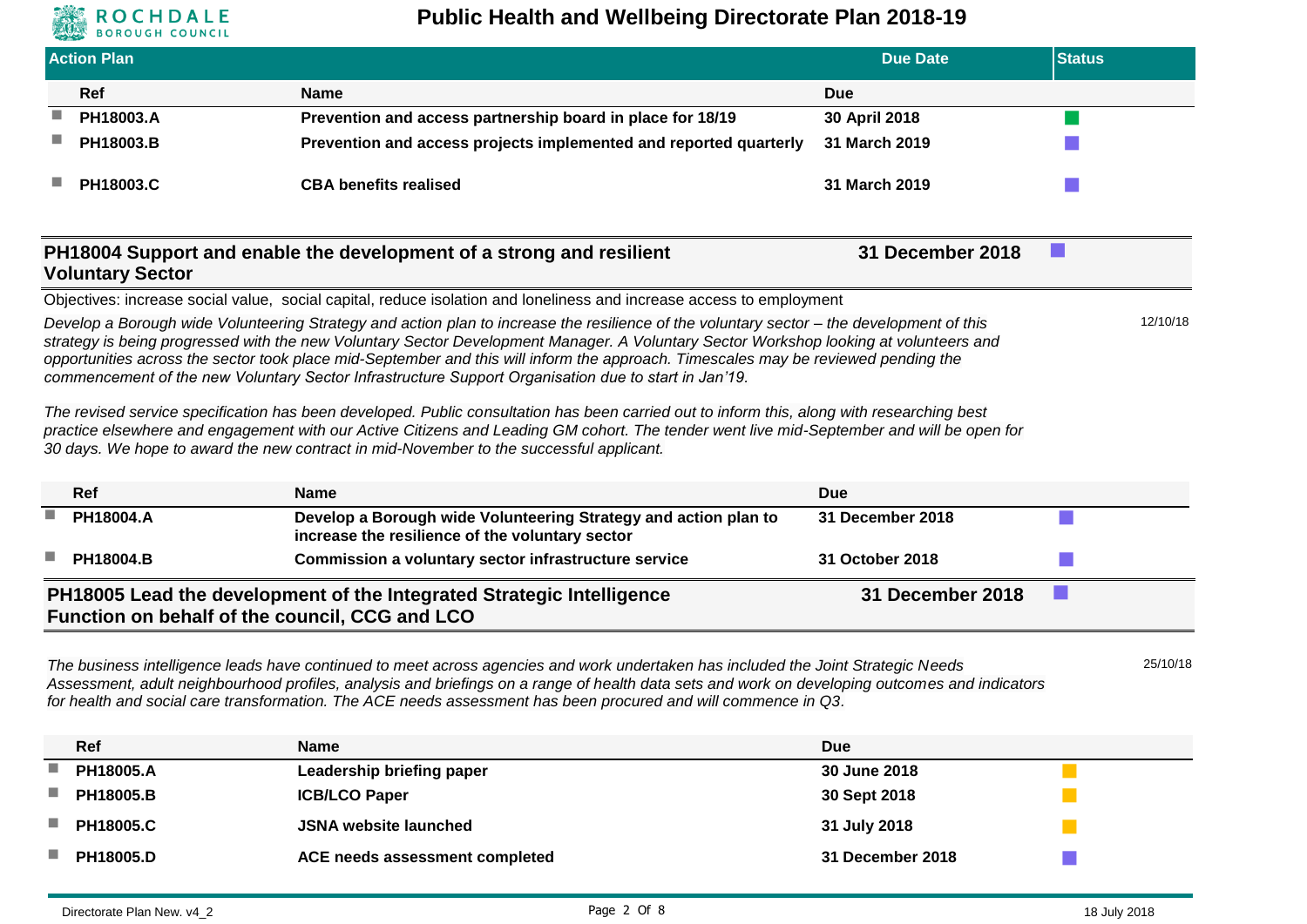

|   | <b>Action Plan</b>               |                                                                                                                                                                                                                                                                                                                                                                                                                                                                                                                                                                                                                                                                                                    | <b>Due Date</b> | <b>Status</b> |          |
|---|----------------------------------|----------------------------------------------------------------------------------------------------------------------------------------------------------------------------------------------------------------------------------------------------------------------------------------------------------------------------------------------------------------------------------------------------------------------------------------------------------------------------------------------------------------------------------------------------------------------------------------------------------------------------------------------------------------------------------------------------|-----------------|---------------|----------|
|   |                                  | PH18006 Lead the local mental health service transformation                                                                                                                                                                                                                                                                                                                                                                                                                                                                                                                                                                                                                                        | 31 October 2018 |               |          |
|   |                                  | Objectives: Improved wellbeing and access to essential services for people with mental health issues.                                                                                                                                                                                                                                                                                                                                                                                                                                                                                                                                                                                              |                 |               |          |
|   |                                  | The local suicide prevention group continues to meet and the action plan is being refreshed.                                                                                                                                                                                                                                                                                                                                                                                                                                                                                                                                                                                                       |                 |               |          |
|   | Ref                              | <b>Name</b>                                                                                                                                                                                                                                                                                                                                                                                                                                                                                                                                                                                                                                                                                        | <b>Due</b>      |               |          |
| ٠ | PH18006.A                        | Establishment of local partnership board                                                                                                                                                                                                                                                                                                                                                                                                                                                                                                                                                                                                                                                           | 30 April 2018   |               |          |
|   | PH18006.B                        | Work programme for the board to implement agreed                                                                                                                                                                                                                                                                                                                                                                                                                                                                                                                                                                                                                                                   | 30 April 2018   |               |          |
|   | PH18006.C                        | Review of current offer to improve MH outcomes. Review and refresh 31 October 2018<br>if needed approach to suicide prevention.                                                                                                                                                                                                                                                                                                                                                                                                                                                                                                                                                                    |                 |               |          |
|   |                                  | PH18007 Develop and implement a 3 year multi-agency Tobacco<br>control Action Plan aligned to the GM tobacco Strategy and action plan                                                                                                                                                                                                                                                                                                                                                                                                                                                                                                                                                              | 31 March 2019   |               |          |
|   | crime relating to illicit sales. | Objectives: Reduce smoking prevalence to 13% (from 19.4%) and smoking in pregnancy to 6% (from 16.6%) by 2021, reduce sales of illicit tobacco, reduce                                                                                                                                                                                                                                                                                                                                                                                                                                                                                                                                             |                 |               |          |
|   |                                  | Develop and implement a 3 year multi-agency Tobacco control Action Plan aligned to the GM tobacco Strategy and action plan - a 'Making<br>Smoking History in Rochdale' partnership summit was held on the 2nd October, with a wide range of stakeholders attending. Priorities around<br>tobacco for the next 2 years were agreed and these will now be consolidated into a Framework for Action. The lead for the adult smoking<br>transformation project is now in post and is developing the implementation plan to establish a Pennine Acute Trust wide approach to tobacco<br>addiction, including pathways of support for patients within the Trust to support them to 'stop before the op'. |                 |               | 12/10/18 |
|   | Ref                              | <b>Name</b>                                                                                                                                                                                                                                                                                                                                                                                                                                                                                                                                                                                                                                                                                        | <b>Due</b>      |               |          |
|   | PH18007.A                        | <b>Action Plan is refreshed</b>                                                                                                                                                                                                                                                                                                                                                                                                                                                                                                                                                                                                                                                                    | 30 June 2018    |               |          |
|   | PH18007.B                        | Adult smoking transformation projects implemented                                                                                                                                                                                                                                                                                                                                                                                                                                                                                                                                                                                                                                                  | 31 March 2019   |               |          |
|   | PH18007.C                        | Smoking in Pregnancy Plan implemented and evaluated                                                                                                                                                                                                                                                                                                                                                                                                                                                                                                                                                                                                                                                | 31 March 2019   |               |          |
|   | <b>Service</b>                   | PH18008 Implement a new delivery model for the Public Protection                                                                                                                                                                                                                                                                                                                                                                                                                                                                                                                                                                                                                                   | 31 March 2019   |               |          |
|   |                                  | Objectives: Risks to population health and reputational risk to the council are reduced.                                                                                                                                                                                                                                                                                                                                                                                                                                                                                                                                                                                                           |                 |               |          |
|   |                                  | Staff restructure implemented on 1 August 2018 • Service planning team meetings held during September 2018 for engagement and participation<br>in the Service Plan refresh • Service Plan refresh completed and circulated 1 October 2018 (attached) • Team development programme<br>commenced and will be delivered during September and October Management Team event 21 September 2018 Whole Team event 10 October<br>2018 Licensing Team event 24 October 2018 Trading Standards Team event 25 October 2018 Env Health Team event 26 October 2018 • Public<br>Protection Service moved from Public Health and Well-being to Neighbourhoods Directorate from 1 October 2018                     |                 |               | 12/10/18 |
|   | Ref                              | <b>Name</b>                                                                                                                                                                                                                                                                                                                                                                                                                                                                                                                                                                                                                                                                                        | <b>Due</b>      |               |          |
|   | PH18008.A                        | Staff restructure completed                                                                                                                                                                                                                                                                                                                                                                                                                                                                                                                                                                                                                                                                        | 31 July 2018    |               |          |
|   | Directorate Plan New. v4 2       | Page 3 Of 8                                                                                                                                                                                                                                                                                                                                                                                                                                                                                                                                                                                                                                                                                        |                 | 18 July 2018  |          |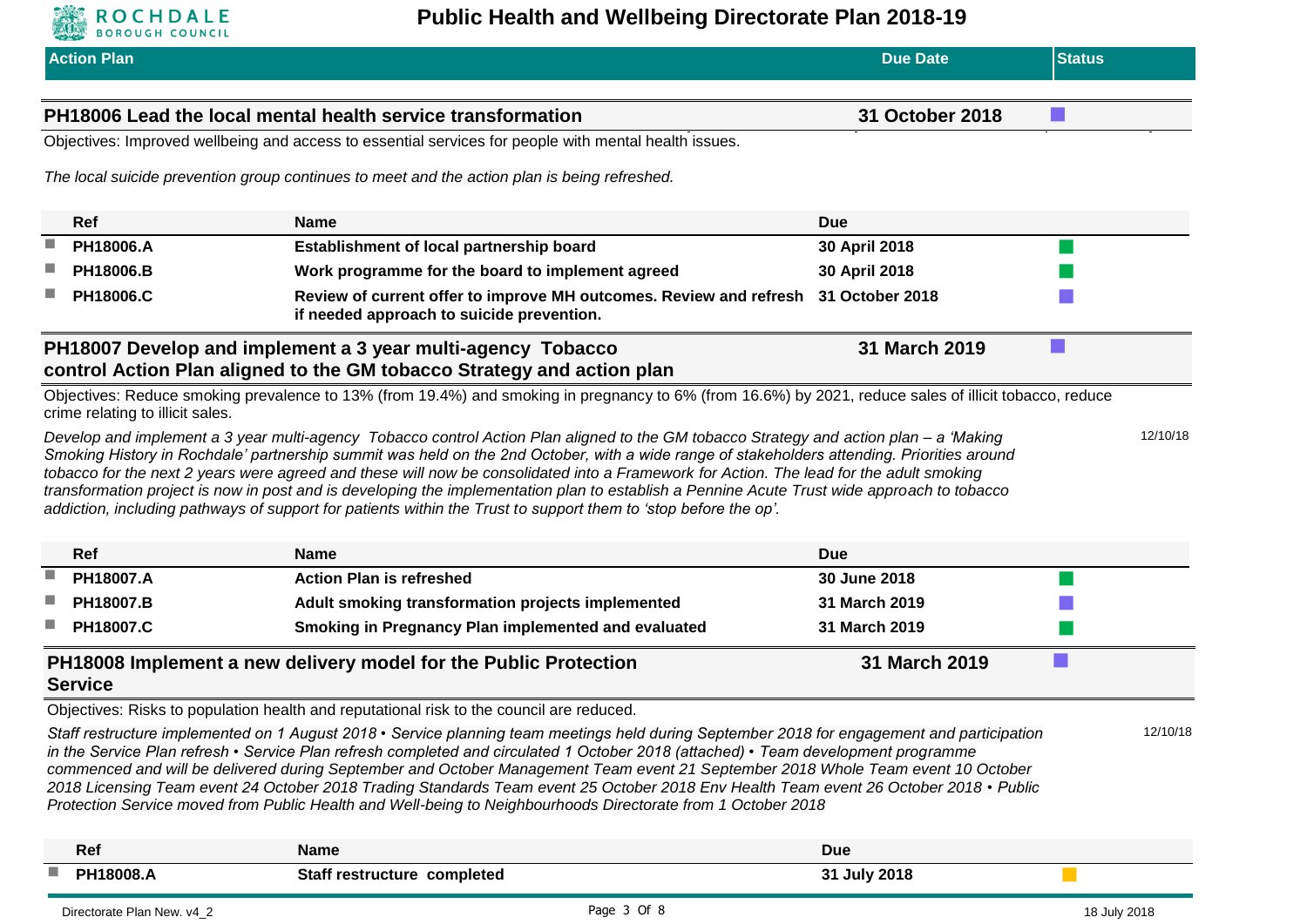

## **Public Health and Wellbeing Directorate Plan 2018-19**

| <b>Action Plan</b>                  |                                                                                                                                                                                                                                                                                           | <b>Due Date</b>                    | <b>Status</b> |          |
|-------------------------------------|-------------------------------------------------------------------------------------------------------------------------------------------------------------------------------------------------------------------------------------------------------------------------------------------|------------------------------------|---------------|----------|
| PH18008.B<br>PH18008.C              | Team development programme delivered<br><b>Public Protection Service Plan refreshed</b>                                                                                                                                                                                                   | 31 March 2019<br>30 September 2018 |               |          |
|                                     | PH18009 Reduce avoidable deaths related to cancers                                                                                                                                                                                                                                        | 31 July 2018                       |               |          |
|                                     | A local group was established and supported to improve uptake of cervical, breast and bowel cancer. An action was agreed and is being<br>implemented with Primary Care colleagues and Public Health England including the running of two community events.                                |                                    |               | 25/10/18 |
|                                     | PH18010 Reduce avoidable deaths related to cardiovascular disease                                                                                                                                                                                                                         | 31 March 2019                      | ×.            |          |
|                                     | The Diabetes Prevention project continues to be implemented and is working well locally - plans currently underway to assimilate Rochdale into a<br>GM framework once current contract with Living Well Taking Control ends. Ongoing transition meetings in place with partners inc NHSE. |                                    |               | 25/10/18 |
| Ref                                 | Name                                                                                                                                                                                                                                                                                      | <b>Due</b>                         |               |          |
| PH18010.A                           | Develop and expand approaches to identify undiagnosed<br>cardiovascular disease (CVD) - i.e. find the missing thousands to<br>prevent, detect and treat heart disease at an early stage                                                                                                   | 31 March 2019                      |               |          |
| PH18010.B                           | National Diabetes Prevention Programme evaluated and forward<br>plans agreed                                                                                                                                                                                                              | 31 December 2018                   |               |          |
| PH18010.C                           | <b>Equity Audit</b>                                                                                                                                                                                                                                                                       | 31 December 2018                   |               |          |
| PH18010.D                           | Health Checks programme agreed for 2019/20                                                                                                                                                                                                                                                | 31 March 2019                      |               |          |
| for purpose for the next 5-10 years | PH18011 Undertake a robust review of Link 4 Life and related leisure<br>and culture services arrangements to ensure they are resilient and fit                                                                                                                                            | 31 March 2019                      |               |          |
|                                     | Objectives: Sport and physical activity strategy (in line with GM approaches and local needs)Plan for future of L4L services in place                                                                                                                                                     |                                    |               |          |
|                                     | A working group has continued to develop a new way of working between Link4Life and several relevant Council services. A post has been<br>recruited to and will take forward the revision of the agreements in the remainder of the year.                                                 |                                    |               | 25/10/18 |
| Ref                                 | <b>Name</b>                                                                                                                                                                                                                                                                               | <b>Due</b>                         |               |          |
| PH18011.A                           | Review individual services and sites and agree proposed strategic                                                                                                                                                                                                                         | 31 December 2018                   |               |          |

**direction**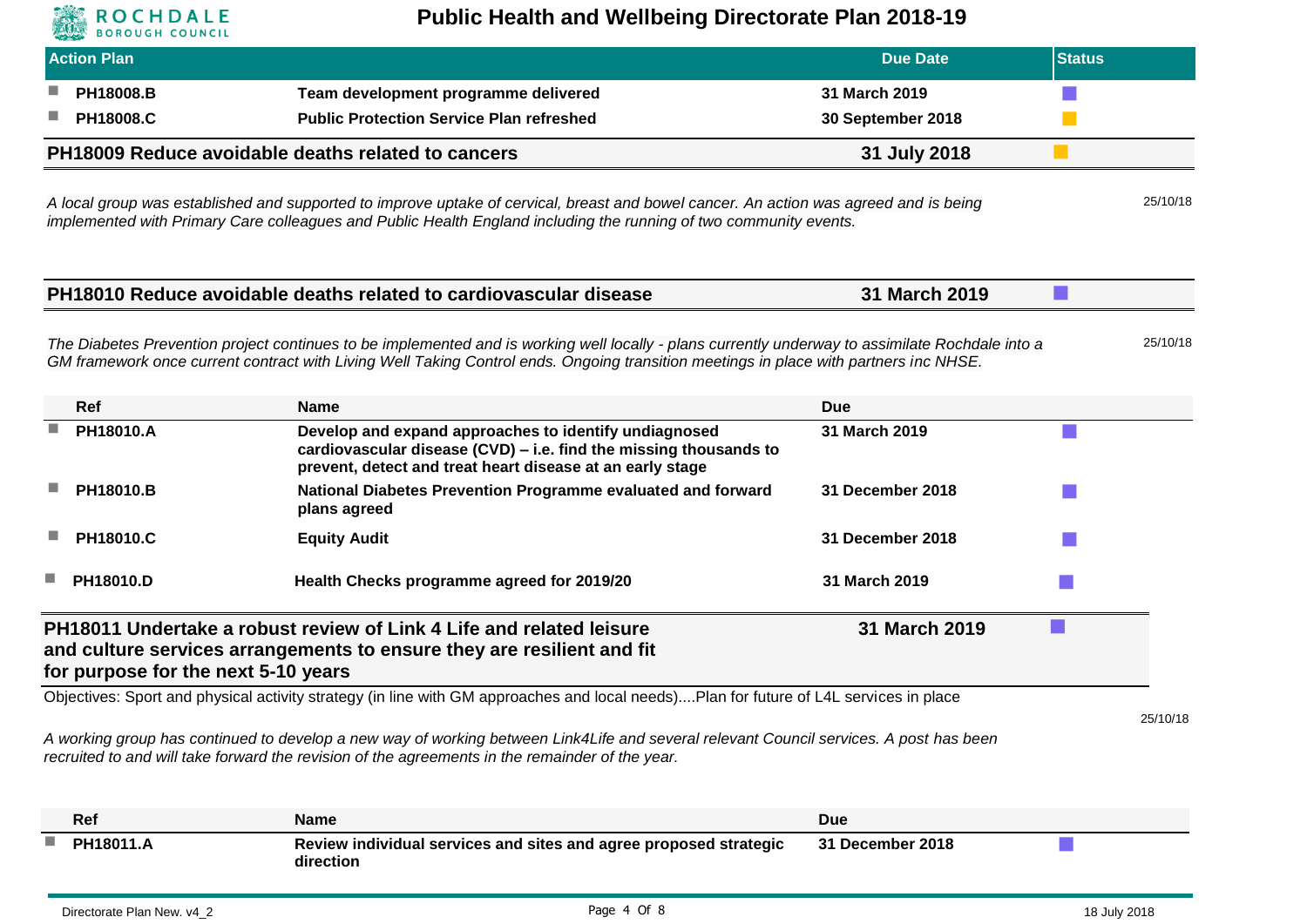# OCHDALE

Quality action plan.

#### **Public Health and Wellbeing Directorate Plan 2018-19**

| <b>Action Plan</b>                                                                                                                                |                                              | Due Date      | <b>Status</b> |  |  |
|---------------------------------------------------------------------------------------------------------------------------------------------------|----------------------------------------------|---------------|---------------|--|--|
| a a<br><b>PH18011.B</b>                                                                                                                           | Partnership Agreement refreshed and in place | 31 March 2019 |               |  |  |
| PH18012 Implement agreed GM Population Health Plan programmes at<br>31 March 2019<br>a local level                                                |                                              |               |               |  |  |
| Objectives: Complete a local Age Friendly plan in line with GM strategy and plansSupport the Rochdale Borough Work and Health Plan Support GM Air |                                              |               |               |  |  |

*Locally we have continued to support GM wide work to tackle air quality* 25/10/18

**Ref Name Due PH18012.A Complete a local Age Friendly plan in line with GM strategy and plans 31 October 2018 PH18012.B Support the Rochdale Borough Work and Health Plan 31 March 2019 PH18012.C Support GM Air Quality action plan 31 March 2019 PH18013 To lead agreed areas of the GM Population Health Plan on behalf of GM 31 March 2019**

Objectives: To lead the GM Suicide Prevention Partnership and Plan....To lead the development of GM Population Health Plan outcomes assurance framework, standards and excellence in GM programme....To lead Arts, Culture and Health Programme.

*The Rochdale Work and Health Steering Group met during September, with key partners coming together to provide system leadership and governance for the joint programme of work relating to health and employment within Rochdale. A key priority in the group is to strengthen the contribution that Rochdale employers make to good quality work & healthy workplaces, including the public sector leading by example. Public Health, together with leads from across the council, have come together to progress RBC in becoming a gold standard workplace wellbeing employer. A report was submitted to Leadership in June to seek endorsement to run a short Workforce Wellbeing Survey. The survey has now been completed and a Workforce Wellbeing stakeholder event is being planned for January 2019 to help inform a refreshed Workforce Wellbeing strategy for the organisation.*

*The GM Suicide Prevention Plan was developed and publicised widely on Suicide Prevention Day in September across Greater Manchester The work on population health outcomes dashboard has resulted in a draft dashboard for all areas across GM and also a suite of draft standards for areas such as tobacco and sexual health for use locally and across GM*

|     | <b>Ref</b>                                                                                                                                                             | <b>Name</b>                                                                                                                    | <b>Due</b>    |  |  |  |
|-----|------------------------------------------------------------------------------------------------------------------------------------------------------------------------|--------------------------------------------------------------------------------------------------------------------------------|---------------|--|--|--|
| ш   | PH18013.A                                                                                                                                                              | To lead the GM Suicide Prevention Partnership and Plan                                                                         | 31 March 2019 |  |  |  |
| a a | <b>PH18013.B</b>                                                                                                                                                       | To lead the development of GM Population Health Plan outcomes<br>assurance framework, standards and excellence in GM programme | 31 March 2019 |  |  |  |
| a a | <b>PH18013.C</b>                                                                                                                                                       | To lead Arts, Culture and Health Programme                                                                                     | 31 March 2019 |  |  |  |
|     | PH18014 Develop and implement a behaviour change programme part<br>31 March 2019<br>of the wider commitment to changing the conversation between citizen<br>and state. |                                                                                                                                |               |  |  |  |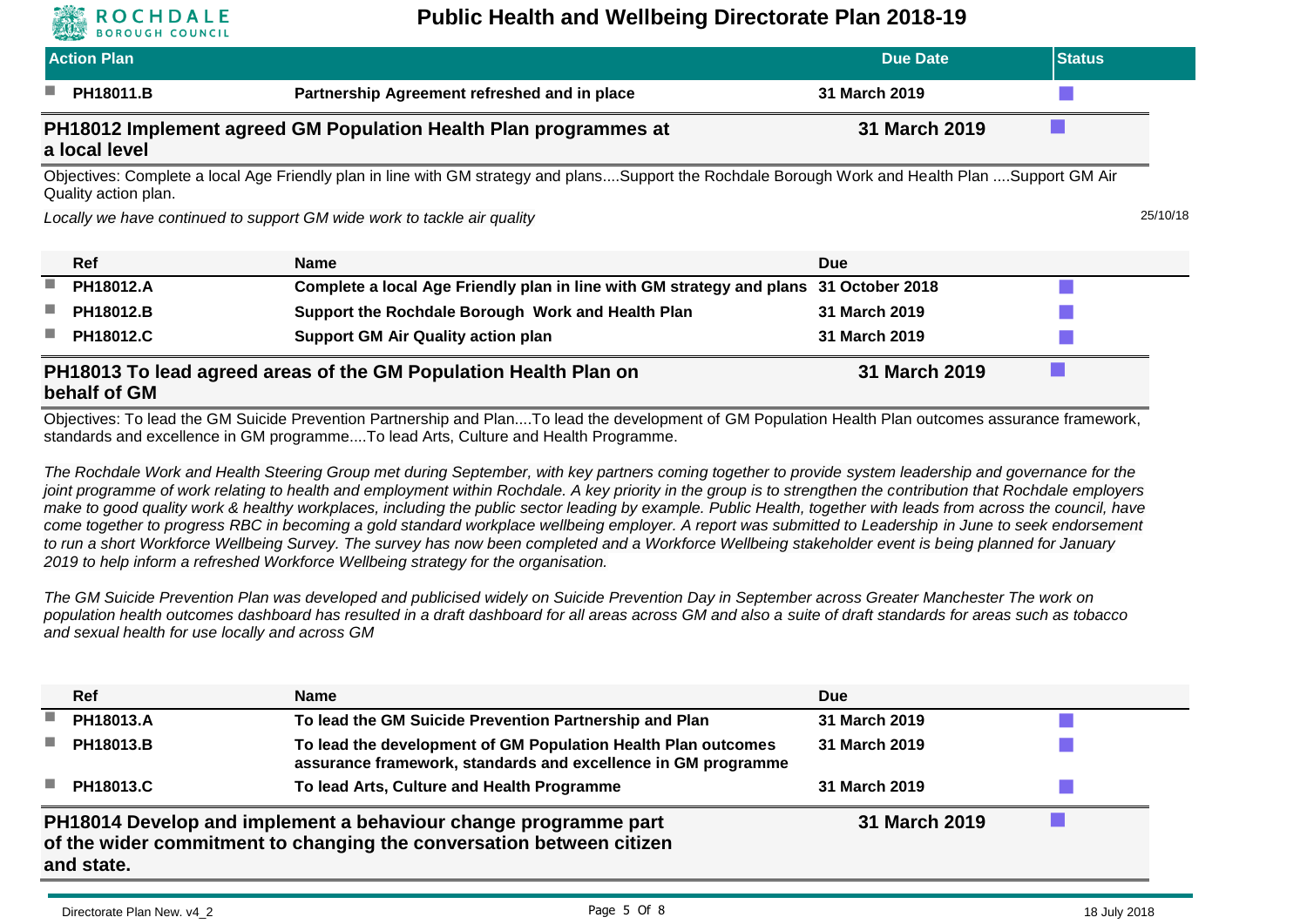

#### **Public Health and Wellbeing Directorate Plan 2018-19**

| <b>Action Plan</b>                                                                                                                                                                                                                                                                                                                                                                                                                                                                                                                                                                                                                                                                                                                                                                                                                                                                                                                                                                                                                                                                                                                                                                                                                                                                                                                                | <b>Due Date</b> | <b>Status</b> |          |
|---------------------------------------------------------------------------------------------------------------------------------------------------------------------------------------------------------------------------------------------------------------------------------------------------------------------------------------------------------------------------------------------------------------------------------------------------------------------------------------------------------------------------------------------------------------------------------------------------------------------------------------------------------------------------------------------------------------------------------------------------------------------------------------------------------------------------------------------------------------------------------------------------------------------------------------------------------------------------------------------------------------------------------------------------------------------------------------------------------------------------------------------------------------------------------------------------------------------------------------------------------------------------------------------------------------------------------------------------|-----------------|---------------|----------|
| Objectives: reduction in demand for specified cohort of residents (test case) Boroughwide behaviour change programme in place                                                                                                                                                                                                                                                                                                                                                                                                                                                                                                                                                                                                                                                                                                                                                                                                                                                                                                                                                                                                                                                                                                                                                                                                                     |                 |               |          |
| Following on from the July meeting, we have identified the following draft project objectives: 1. Identify a series of preferred behaviour goals for<br>Rochdale residents based on the need to reduce dependence on public service delivery and encourage a more pro-active approach to health<br>management. 2. Produce a behaviour change toolkit for internal staff and partners to encourage behaviour change approach to setting priorities.<br>3. Create a collective purpose and name that partners can identify with and which captures the aspirations of future intervention streams. These<br>are considered draft as further scoping and project deliverables may be agreed following the stakeholder workshop on 14th September - This will<br>help us to drive forward our work programme e.g. a series of workshops to further empower key staff and partners with a behaviour change<br>toolkit Hitch will be providing provide the expertise to support our work including: - Behaviour Change and Social Marketing expertise and<br>experience to deliver training, examples and comparison with previous campaigns. - Independent workshop facilitation to support behaviour<br>change objectives. - Branding experience to understand how brands are created. - Strong understanding of audience segmentation and profiling. |                 |               | 26/10/18 |

|                                                          | <b>Ref</b>       | <b>Name</b>                                                     | <b>Due</b>    |  |
|----------------------------------------------------------|------------------|-----------------------------------------------------------------|---------------|--|
|                                                          | PH18014.A        | Rochdale Borough population insight work completed.             | 30 April 2018 |  |
|                                                          | <b>PH18014.B</b> | Behaviour change cohort and issue project agreed                | 30 June 2018  |  |
|                                                          | <b>PH18014.C</b> | Project implemented and evaluated and plan in place for 2019/20 | 31 March 2019 |  |
| <b>PH18015 Reduce childhood obesity</b><br>31 March 2019 |                  |                                                                 |               |  |

Objectives: Reduce childhood obesity rate by a quarter (25%) by 2024 (measurement: the National Child measurement programme Yr 6)....Reduction in children with decayed, missing or filled teeth.

#### *Childhood obesity*

*Sugar Smart Borough – 29 organisations/teams have signed up to the Sugar Smart UK website and together 34 actions to reduce sugar have been put in place. The next phase is to encourage those partners (e.g. children's centres, Link4Life, school nursing and health visiting service, early years settings) to record all the interventions they are doing to raise awareness amongst partners and children about the importance of sugar reduction. For example facilities management are piloting reducing the sugar content of school meals sweets by 33% and we are exploring the possibility of adding sugar reduction signage to vending machines.* 

*We have developed an information and activity pack for all children in Reception (and their parents) to be delivered as part of our National Child Measurement Programme. We intend to evaluate the effectiveness of the pack.* 

*The daily Mile – 29 schools are undertaking the daily mile. Public Health have undertaken a review of the Daily Mile in the Borough. We know that approximate 6,730 children take part in the Daily Mile at least once a week. We aim to support 10 schools to implement the Daily Mile by March 2019.* 

*The Daily Toddle is now being rolled out to all private and voluntary in September 2018.*

|     | <b>Ref</b>       | <b>Name</b>                                                                                            | <b>Due</b>    |  |
|-----|------------------|--------------------------------------------------------------------------------------------------------|---------------|--|
|     | <b>PH18015.A</b> | Ensuring Rochdale becomes a sugar smart borough.                                                       | 31 March 2019 |  |
| a s | <b>PH18015.B</b> | Increase opportunities for walking including the implementation of<br>the daily mile and daily toddle. | 31 March 2019 |  |
|     |                  | PH18016 Robust commissioning of key prescribed and non-prescribed                                      | 31 March 2019 |  |

26/10/18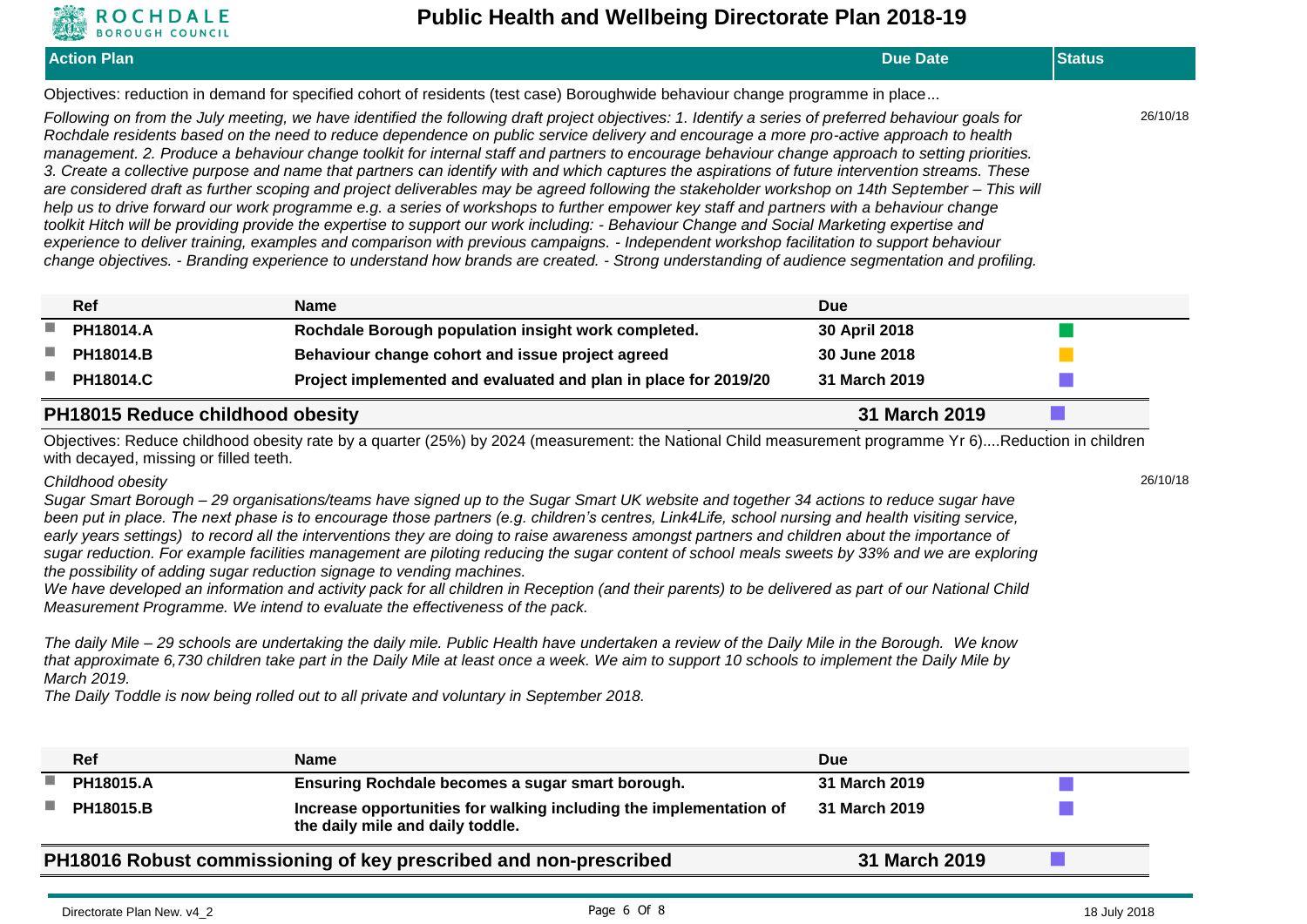

|    | <b>Action Plan</b>               |                                                                                                                                                                                                                                                                                                                                                                                                                                                                                                                                                                                                                                                                                                                                                                                                                                                                                                                                                                                                                                                                                                                                                                                                                                                                                              | <b>Due Date</b>   | <b>Status</b> |
|----|----------------------------------|----------------------------------------------------------------------------------------------------------------------------------------------------------------------------------------------------------------------------------------------------------------------------------------------------------------------------------------------------------------------------------------------------------------------------------------------------------------------------------------------------------------------------------------------------------------------------------------------------------------------------------------------------------------------------------------------------------------------------------------------------------------------------------------------------------------------------------------------------------------------------------------------------------------------------------------------------------------------------------------------------------------------------------------------------------------------------------------------------------------------------------------------------------------------------------------------------------------------------------------------------------------------------------------------|-------------------|---------------|
|    | services                         |                                                                                                                                                                                                                                                                                                                                                                                                                                                                                                                                                                                                                                                                                                                                                                                                                                                                                                                                                                                                                                                                                                                                                                                                                                                                                              |                   |               |
|    |                                  | Objectives: All services securely commissioned - mandation conditions met                                                                                                                                                                                                                                                                                                                                                                                                                                                                                                                                                                                                                                                                                                                                                                                                                                                                                                                                                                                                                                                                                                                                                                                                                    |                   |               |
|    |                                  | Implementation of new drug and alcohol service completed and contract and performance meetings now underway Pennine Care Health Visiting<br>and School Nursing contracts likely to be extended for a year to align with Family Services model.                                                                                                                                                                                                                                                                                                                                                                                                                                                                                                                                                                                                                                                                                                                                                                                                                                                                                                                                                                                                                                               |                   | 12/10/18      |
|    | Ref                              | <b>Name</b>                                                                                                                                                                                                                                                                                                                                                                                                                                                                                                                                                                                                                                                                                                                                                                                                                                                                                                                                                                                                                                                                                                                                                                                                                                                                                  | <b>Due</b>        |               |
| n. | PH18016.A                        | Procurement/Development: Health visiting/ School Nursing, Post<br>March 2019 sexual health commissioning arrangements                                                                                                                                                                                                                                                                                                                                                                                                                                                                                                                                                                                                                                                                                                                                                                                                                                                                                                                                                                                                                                                                                                                                                                        | 31 March 2019     |               |
|    | PH18016.B                        | Maintenance & Monitoring: Drugs and Alcohol, Oral health<br>improvement, Sexual health, NHS Health Checks, National Child<br><b>Measurement Programme, Health Protection</b>                                                                                                                                                                                                                                                                                                                                                                                                                                                                                                                                                                                                                                                                                                                                                                                                                                                                                                                                                                                                                                                                                                                 | 31 March 2019     |               |
|    | sexual health and oral health    | PH18017 Address key under-performing PH health outcomes relating to                                                                                                                                                                                                                                                                                                                                                                                                                                                                                                                                                                                                                                                                                                                                                                                                                                                                                                                                                                                                                                                                                                                                                                                                                          | 31 March 2019     |               |
|    |                                  | Objectives: Review of sexual health programmes and implement key actions to improve screening uptakeImprove chlamydia positive diagnosis rate and early<br>diagnosis of HIVContinue to implement the oral health improvement action plan.                                                                                                                                                                                                                                                                                                                                                                                                                                                                                                                                                                                                                                                                                                                                                                                                                                                                                                                                                                                                                                                    |                   |               |
|    |                                  | Peer review action log meeting planned – response from Living well OHI with programmes in response to action log • OHI working closely with<br>PH spending 1 day a month in PH looking at progress of OHI programmes and links with GM plans • Events in place for early years staff (LEA,<br>Private day nursery, H/V's School nurses) • Relaunch of Golden Grin - improved auditing • Steering group ongoing • Locality fluoride varnish<br>programme on target • Links with GM Toothbrushing in schools programme - on target • Promotion of above programmes to parents in baby<br>clinics identifying parents with older siblings encouraging positive consent returns • 6 schools identified and contacted re GULP programme<br>starting dates from 12th October 2018 • GULP early years pilot underway with online survey, OHI teams, dental practices, Early years setting and<br>Health visitors contacted and requested to support and promote survey, evaluated by Food Active. • All schools/early years settings contacted to<br>adopt the Sugar Smart Borough, links sent to all schools to sign up - ongoing follow up • Agreed GM dental packs, cost 70p each advising Living<br>well to change supplier so that all packs in borough are the same with same clear messages. |                   | 25/10/18      |
|    | Ref                              | <b>Name</b>                                                                                                                                                                                                                                                                                                                                                                                                                                                                                                                                                                                                                                                                                                                                                                                                                                                                                                                                                                                                                                                                                                                                                                                                                                                                                  | <b>Due</b>        |               |
| P. | PH18017.A                        | Review of sexual health programmes and implement key actions to<br>improve screening uptake.                                                                                                                                                                                                                                                                                                                                                                                                                                                                                                                                                                                                                                                                                                                                                                                                                                                                                                                                                                                                                                                                                                                                                                                                 | 31 March 2019     |               |
|    | PH18017.B                        | Improve chlamydia positive diagnosis rate and early diagnosis of HIV                                                                                                                                                                                                                                                                                                                                                                                                                                                                                                                                                                                                                                                                                                                                                                                                                                                                                                                                                                                                                                                                                                                                                                                                                         | 30 September 2018 |               |
|    | PH18017.C                        | Continue to implement the oral health improvement action plan                                                                                                                                                                                                                                                                                                                                                                                                                                                                                                                                                                                                                                                                                                                                                                                                                                                                                                                                                                                                                                                                                                                                                                                                                                | 31 March 2019     |               |
|    | <b>Childhood Experiences and</b> | PH18018 Complete a Joint Strategic Needs Assessment on Adverse                                                                                                                                                                                                                                                                                                                                                                                                                                                                                                                                                                                                                                                                                                                                                                                                                                                                                                                                                                                                                                                                                                                                                                                                                               | 31 March 2019     |               |

Objectives: Complete a Needs Assessment for the borough, and set out a proposed action plan.....Decreasing the impact of ACE's on school readiness...

*The adverse childhood needs assessment is in the process of being procured and has been put on the chest. The closing date for applications was 24.9.18. We have finalised the panel to assess the bids and choose the bid with the highest score and fed back to STAR procurement in terms of our evaluations. STAR Procurement are in the process of finalising arrangements with the provider before officially reaching contract award stage*.